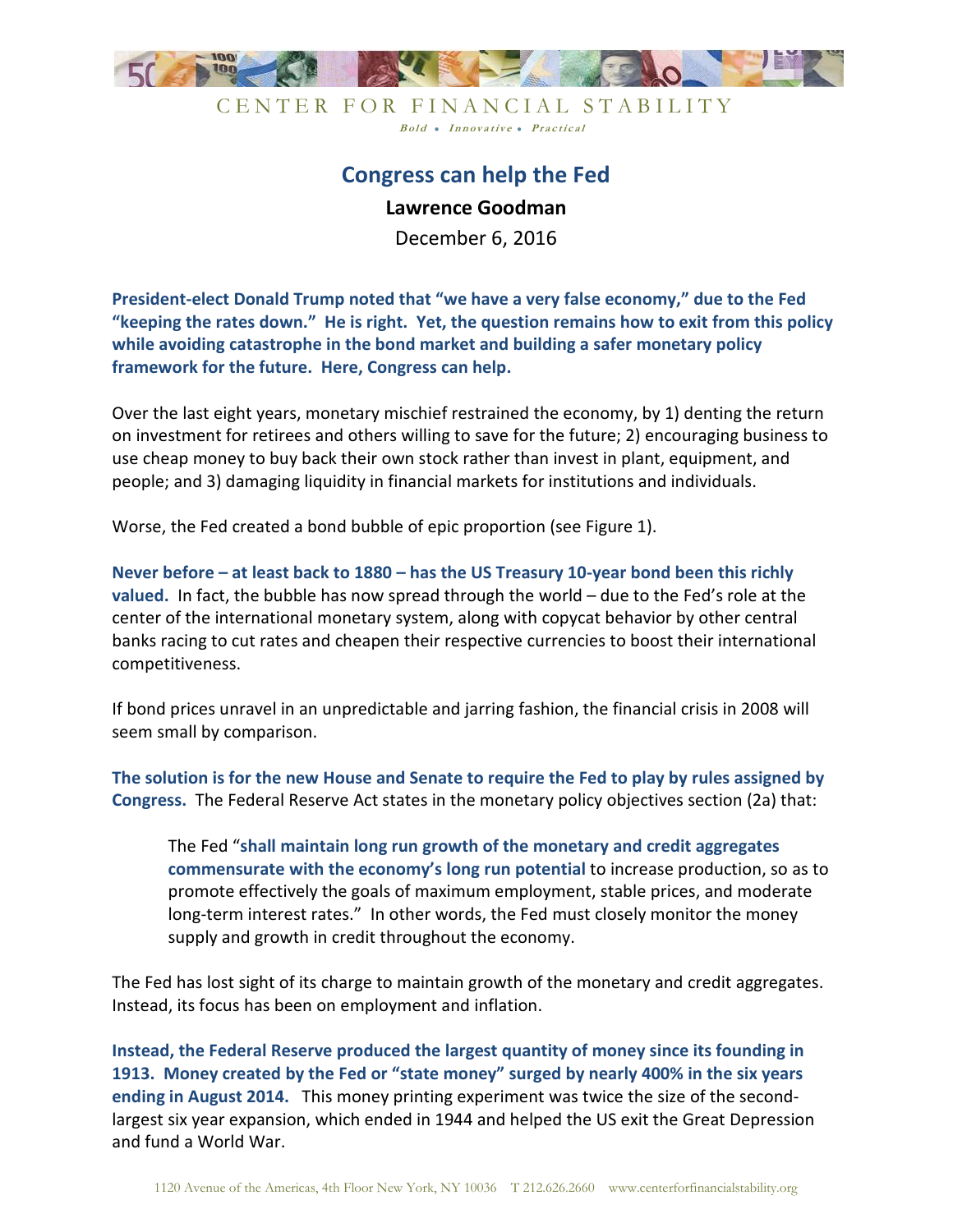

Bold • Innovative • Practical

**In contrast, money created by the private sector or "bank money" increased a scant 9% over the same six year period, as measured by an indicator we track at the Center for Financial Stability called Divisia M4.** 

**Had two types of money been on the Fed's dashboard, QE3 never would have happened. Treasury 10-year bond yields would likely have bottomed at 2.5% rather than 1.4%. Lastly, the Fed's balance sheet would have been a stunning \$1.4 trillion lower than the \$3.8 trillion it is today!** 

"Bank money" drives growth. Today, bank money includes the service value of traditional commercial bank products such as deposits as well as shadow banking services such as commercial paper, money market funds, and repurchase agreements. So, it is essential that the Fed monitor the levels of this money as a signal of the efficacy of its policy.

The gigantic gap between "state" and "bank" money growth during the Fed's Quantitative Easing (QE) exercises is startling. It should have prompted Fed officials to conclude that 1) the monetary transmission mechanism was clogged and 2) no amount of additional QE would have spurred growth.

Quite simply, the financial sector failed to respond to Fed policy, due to regulatory overload and monetary policy uncertainty.

**Sadly, the explosion of "state money" was largely channeled into speculative purchases of US Treasury bonds and risk-seeking trading strategies - not the kind of business investments that would have fostered growth.** In fact, Fed purchases of Treasury bonds to implement its QE catalyzed and then further fueled the bond bubble we confront today.

By the time the Fed contemplated its third round of QE, "bank" money growth was rapidly heading toward 6.8% on a year-to-year basis. QE3 never should have happened!

**Today, a steady advance of "bank money" since the beginning of the year to 5.8% suggests either the economy is springing back to life, inflation is moving higher, or some combination of the two (see Figure 2).** Unchecked, a further advance in factors driving bank money higher can readily trigger a massive bond market correction.

**Now is the time for the Fed to purposefully diffuse the sovereign debt bubble it helped create. The Fed needs to integrate state and bank money into the policy discourse, including its own reports to Congress and the public.** The Fed must respond to the recent swell in bank money and set a clear path for the normalization of rates and reduction of its bloated balance sheet.

**The Fed can start to fix the "false economy" by putting money back on its dashboard.**